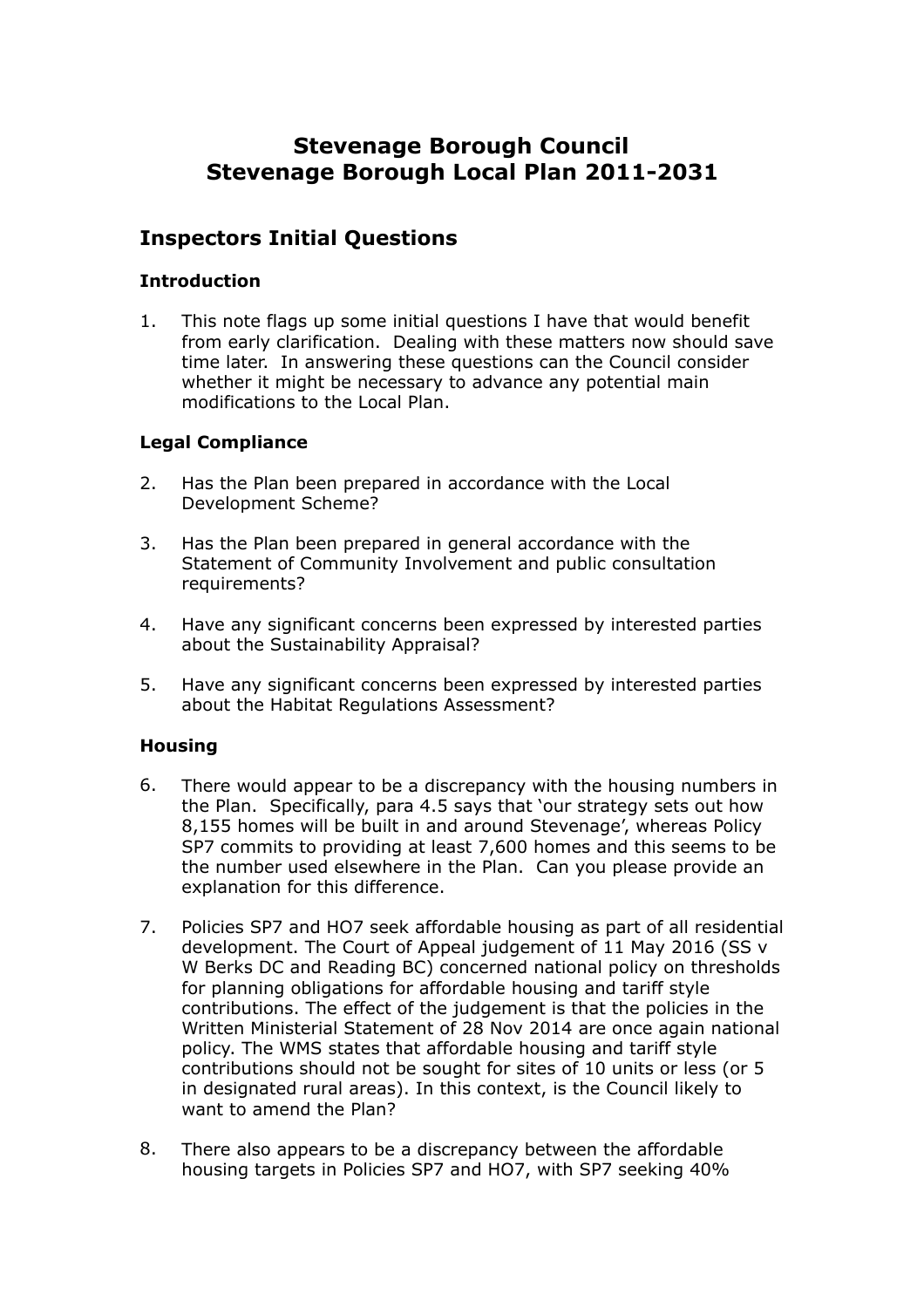affordable housing, but policy HO7 applying targets of 25% and 30% (depending on whether the site is previously developed). Can you please explain the rationale for this.

## **Objectively Assessed Need (OAN)**

9. I note that the Council are updating their SHMA and looking at the latest household projections as well as updating the housing technical paper to take into account new completions and data. Consequently I have not looked in detail at the issue of the Council's OAN figure yet. Can you please advise when this further work will be ready. It is likely I will have some questions in relation to the important matter of OAN once I have read all of the documents currently being prepared.

## **Infrastructure and Highway Safety**

- 10. The Council's Infrastructure Delivery Plan (July 2016) (IDP) appears to contain lots of gaps in funding for some of the large essential infrastructure projects the Plan is predicated on. Of particular concern are those projects that are deemed to be essential, but currently have no committed funding. While I note that the IDP says that these schemes are required to support levels of growth set out in the Plan, but the Plan could proceed without certainty of the funding; I have some concerns about this approach given the number of projects that currently do not have committed funding and the important nature of some of these.
- 11. It seems that some of these projects are central to the overarching strategy of the Plan and if they were not delivered the delivery of the Plan would be seriously affected. I would be pleased if you could provide some more information about any critical or essential projects that do not currently have committed funding as well as the impact the failure to deliver the particular project would have on the delivery of the Plan and in particular the delivery of houses and jobs in the early years of the Plan.
- 12. I note that there are some items in the IDP that are dependent on developer contributions from allocated sites in the Plan. Has the cost of these contributions been considered when undertaking viability assessments? If it is shown when the planning applications are submitted that the development could not afford to pay for the works does the Council have a back up Plan or would it mean the infrastructure and potentially the development could not proceed?
- 13. Also, any updates that the Council can provide in relation to funding would be extremely helpful as I realise that this is something that is evolving.
- 14. Highways England have expressed concern about the lack of transport modelling to assess the impact of certain sites allocated in the Plan on the A1(M) and the strategic road network. I note that this being carried out and will be available at the end of August. I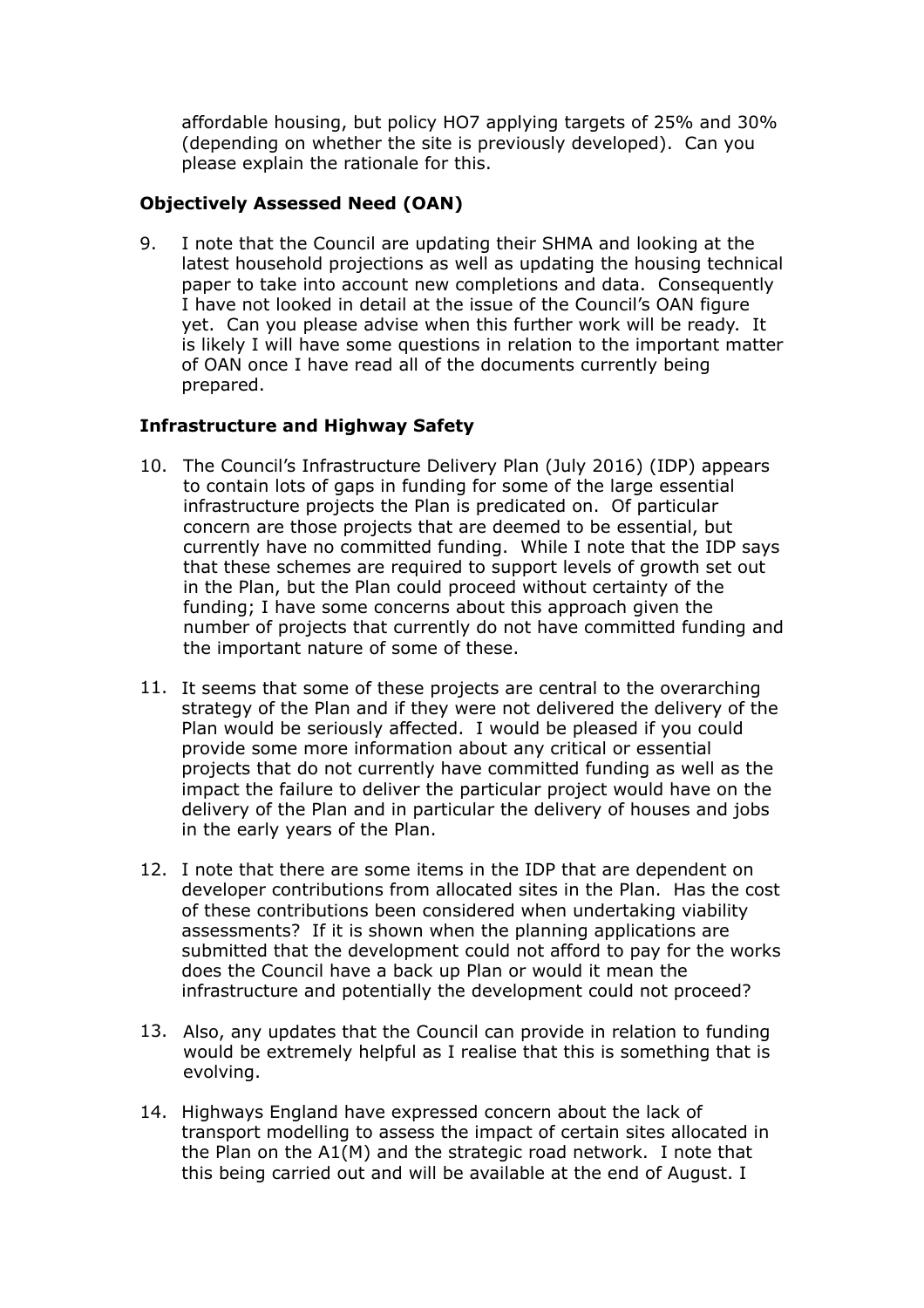look forward to receiving this along with any revised comments from Highways England.

## **Sustainability Appraisal (SA)**

15. What are the key differences between CD LP2 and LP3?

## **Best and Most Versatile Land (BMV)**

16. Paragraph 112 of the National Planning Policy Framework advises that local planning authorities should take into account the economic and other benefits of the best and most versatile agricultural land and that where significant development of agricultural land is demonstrated to be necessary, local planning authorities should seek to use areas of poorer quality land in preference to that of a higher quality. Can the Council please direct me to where they have carried out such an assessment.

### **Gypsy and traveller site provision**

- 17. Policy HO12 allocates a site for between 11 and 16 pitches. Is this figure derived from the data in para 5.7 of the DCA Gypsy and Traveller Accommodation Assessment (2013)? If so, can you please show the calculation that was carried out to arrive at the figure in the policy.
- 18. Planning Policy for Traveller Sites says at paragraph 24 that 'local planning authorities should consider the following issues amongst other relevant matters when considering planning applications for traveller sites... that they should determine applications for sites from any travellers and not just those with local connections'.
- 19. However criterion 'a' of Policy HO13 requires applicants seeking gypsy and traveller accommodation on unallocated sites in the borough to demonstrate a local need for accommodation. As such the policy does not accord with National Planning Policy. In this context, is the Council likely to want to amend the Plan?
- 20. It would appear that the allocated site suffers from surface water flooding issues. Has this constraint been fully considered and if so where?

### **Conclusion**

21. An early response to the above queries would be appreciated. I am keen that the above matters are resolved, in so far as they can be, promptly in order to ensure that the examination is not unduly delayed. Specifically, I will have to reach a view as to whether an exploratory or pre-hearing meeting is required. I therefore request a response by close of play on 22 August 2016.